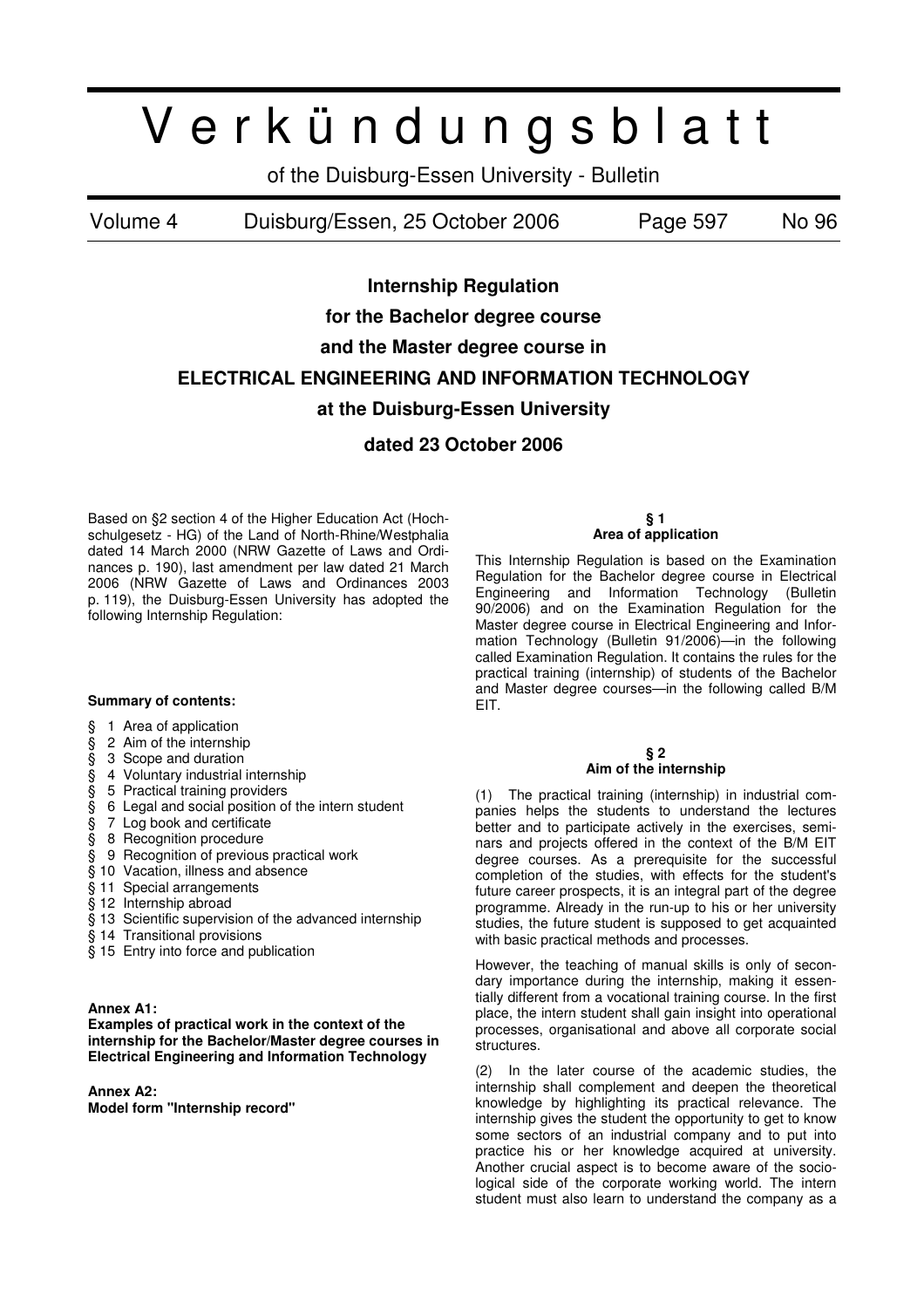social structure and experience the relationship between managers and staff to be fully able to comprehend his or her own future position and career prospects.

(3) It is particularly desirable to engage in activities involving the acquisition of experiences in project design and management, team work and international cooperation.

### **§ 3 Scope and duration**

(1) Based on §6 of the Examination Regulation, the Faculty of Engineering requires the students of the B/M EIT degree courses to complete an internship of an overall duration of 15 weeks. This internship consists of an initial internship (Vorpraktikum) of at least 8 weeks and an advanced internship (Fachpraktikum) of at least 7 weeks. An additional industrial internship is not compulsory for the Master degree course, but is highly recommended to improve the career prospects.

The practical training can consist of several separate internships which may not be shorter than two weeks each. It is advisable to undergo practical training for the longest possible periods of time.

(3) The initial internship must be accomplished and presented for recognition upon registering for the final Bachelor's thesis at the latest. The advanced internship can only be recognised following the successful presentation of a lecture at a seminar according to §13 (2). The advanced internship must be recognised before the Bachelor degree can be awarded.

## **§ 4 Voluntary industrial internship**

The prescribed weeks for the practical work mark the minimum duration of the compulsory internship. It is highly recommended to complete further voluntary industrial placements at relevant companies.

### **§ 5 Practical training providers**

(1) Given the knowledge and skills that the student is supposed to obtain through the internship, the observation of economic working practices and the introduction into social aspects of the working process, it is necessary to complete the internship at companies which are recognised as vocational training providers by the Chamber of Commerce and Industry. In addition, internships are possible at all sorts of major engineering offices and other enterprises specialised in system and/or technology development that guarantee practical training according to the standards laid down in this Regulation.

Businesses in the field of trade, maintenance and services with no industrial operations shall not be eligible. For the same reason no recognition shall normally be granted for practical work accomplished as a student assistant.

(2) The competent Chamber of Commerce and Industry (Industrie- und Handelskammer) and the career guidance department of the job centre (Berufsberatung des Arbeits

amtes) will provide information about companies suited for the internship. The university is unable to arrange internships for the students; however, it will help to identify companies offering internships through the Examination Board (Prüfungsausschuss) of the B/M degree courses, the internship office of the department at the Faculty of Engineering (Praktikantenamt, in the following Internship Office) and the practical training office (Praktikumsbüro) of the Academic Counselling Centre for Studies and Career (ABZ).

(3) During the internship the students are subject, without exception, to the corporate rules of the practical training provider. It is expected that the intern students excel by their willingness to cooperate, helpfulness and collegiality. The success of the internship depends on the interest and commitment displayed by the interns, while the students themselves must take care that the compulsory contents of the practical training are covered.

(4) The intern students are attended by a supervisor or any other suitable person at the industrial company who shall ensure a reasonable practical training according to the given corporate training opportunities and taking into account the provisions of this Internship Regulation. He or she shall also counsel the intern students if technical questions arise.

(5) Upon individual request, the initial internship for the Bachelor degree course can also be completed at a crafts enterprise. Decisions about the completion of practical training at computer and media centres are taken upon request on a case-to-case basis.

(6) Moreover, practical work as a working student at a company in accordance with §5 (1) can be recognised taking into account the time spent working and the normal working hours of an intern student.

## **§ 6**

## **Legal and social position of the intern student**

(1) The students themselves are responsible for organising their internship. Therefore before sending in an application or, at the latest, before starting the practical training the intern student should carefully go through the provisions governing the internship, the requirements of reporting about the practical training, etc., by making use of this Internship Regulation or, if necessary, by contacting the university's Internship Office (Praktikantenamt).

The relationship between the intern student and the company becomes legally binding through the internship contract to be concluded between the two parties. This contract specifies the rights and duties of the intern student and of the practical training provider plus the type and duration of the internship.

(3) The daily working hours of the intern student are determined on basis of the normal daily working time at this specific place of work.

(4) The question of insurance is governed by the applicable German laws.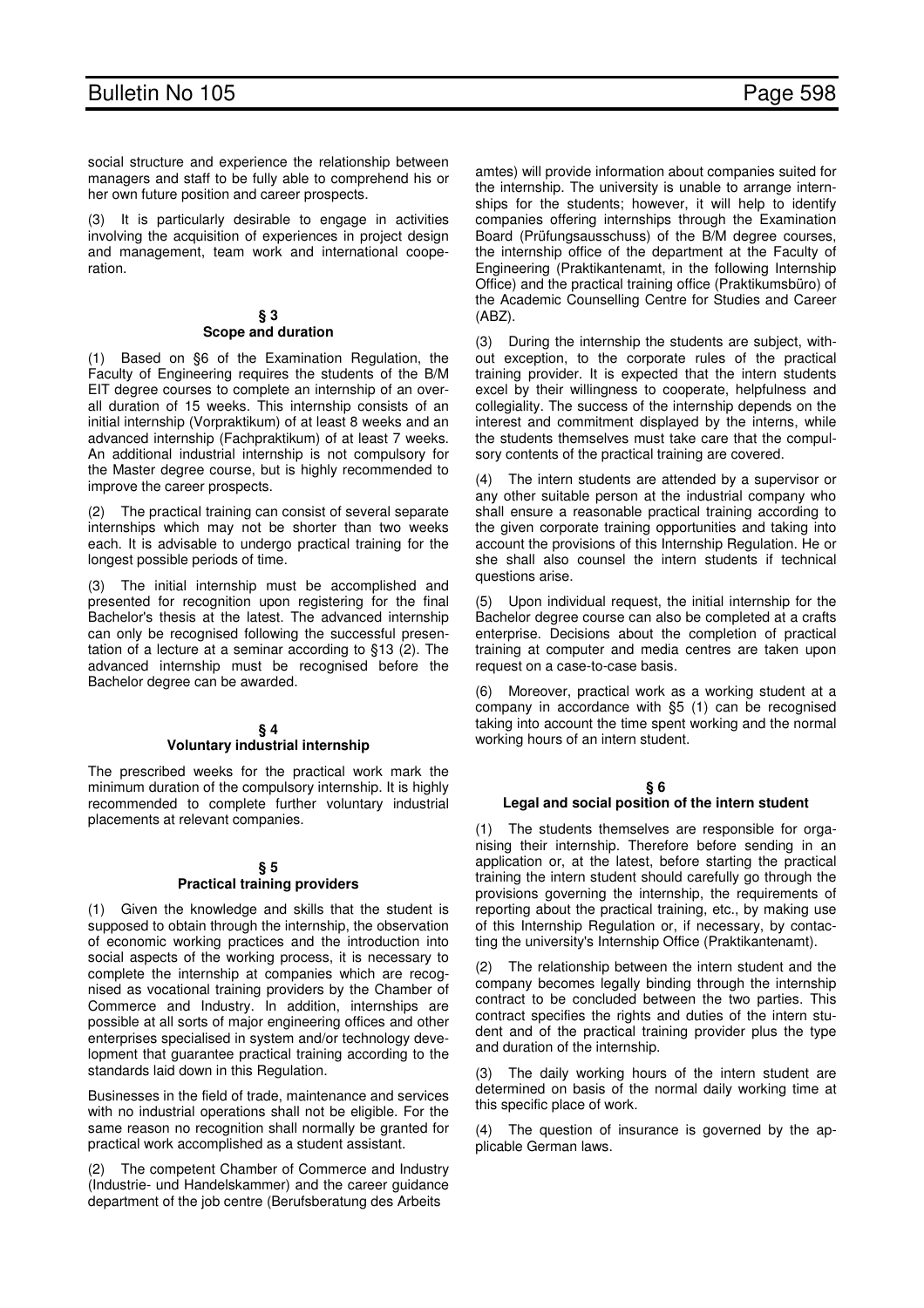(5) The internship is considered to be part of the tertiary education and is therefore eligible to financial assistance according to the German Federal Educational Promotion Act (BAföG) For further information, please contact the competent authorities.

## **§ 7 Log book and certificate**

(1) The student shall prepare a log book (DIN-A4) about the internship in the German or English language with consecutive self-written short reports, drawings, wiring diagrams, etc. covering his or her practical assignments and observations. By preparing this log book, the student shall learn to present technical matters in a concise manner. The reports can describe work processes, tools, equipment, etc. They are supposed to be 1 to 2 DIN-A4 pages long per week (including eventual drawings) and must be prepared on a weekly basis. Moreover, the student is expected to report daily which type of activities he or she was engaged in and for how long. The reports can also be more extensive, describing fields of activities that took more than a week. The report must be stamped and signed by the supervisor in charge of the intern student at the practical training provider.

(2) The respective report must show that the student was deeply involved with his or her practical assignments. Therefore it is necessary to choose some experiences and observations as an example and to treat them more in detail. However, students should refrain from describing objects or specialised facilities and procedures that are subject to secrecy. A mere listing of activities or the reproduction of the contents from technical books will not be accepted.

(3) In detail, the report shall comprise:

- a covering sheet summarising the details of the internship (running number and specification of this particular internship), company and duration of the internship (starting and ending date, duration in weeks);
- the weekly summaries on the attached form "Internship Record" (see Annex A2);
- the weekly work reports (size: 1 to 2 DIN-A4 pages per week) in the form of a log book according to sections (1) and (2).

(4) The practical training provider must issue a testimonial (Zeugnis) or certificate about the internship for the student. The testimonial or certificate must include the name of the company providing the training, the department, place of training, personal data, the fields of activity and the duration plus, in the case of a testimonial, an assessment of the student's work. Working days that the student missed due to illness or vacation are not counted for the duration of the practical training and must therefore be mentioned explicitly.

(5) If the student has worked as an engineer before enrolling on a B/M EIT degree course, it is not necessary to submit a log book. The same procedure applies to all relevant practical experiences obtained not later than a year before enrolling on a B/M EIT degree course.

### **§ 8 Recognition procedure**

(1) The recognition of the internship is through the Internship Office (Praktikantenamt). For the recognition the properly completed work records (confirmed by the company through its signature and stamp) and the certificate about the internship must be presented in the original.

(2) Testimonials and log books need to be submitted promptly to the Internship Office, that is within 6 months after completing the respective part of the practical training. An exception is made for practical work accomplished before the start of the university studies.

(3) The presented papers must clearly document the type and length of the individual parts of internship. An affidavit cannot replace a certificate about an internship.

(4) The Internship Office shall decide whether a practical training is in line with this Internship Regulation and can be recognised as part of the compulsory internship. A practical training, covered by insufficient reports, which are either incomplete or not fully understandable, is only recognised in part.

(5) The recognition can only be granted if a certificate is submitted confirming the active participation in the seminar (in the form of a lecture, see §13).

## **§ 9 Recognition of previous practical work**

(1) Practical work accomplished before the start of the university studies is brought to the knowledge of the Internship Office during the enrolment period or at the beginning of the studies, by submitting all the necessary documents.

(2) Upon request of the student, the Internship Office will decide about the recognition of times from a completed practical vocational training (apprenticeship) and job experience for the required industrial internship, based on the presented certificates and log books according to the rules and regulations of this Internship Regulation. The acknowledgement will be based on the recognition tables that are available at the Internship Office.

(3) Technical work at the German Federal Armed Forces or during the non-military service (e.g. in the field of maintenance) can be recognised for the initial internship, provided the requirements of the Internship Regulation are fulfilled (level 2 or more of service and maintenance according to the German regulations). Verification can be through submission of certificates (general certificates about the activities), testimonials of the official agency and reports covering the practical work in accordance with this Regulation, though without the signature of the official agency. The German Federal Minister of Defense has decreed that the respective certificates can be issued and that reports about the practical work are permissible. Technical courses of the professional promotion service of the Federal Armed Forces (Berufsförderungsdienst) can be recognised in addition. For information, please turn to the competent district draft board (Kreiswehrersatzamt) – professional promotion service.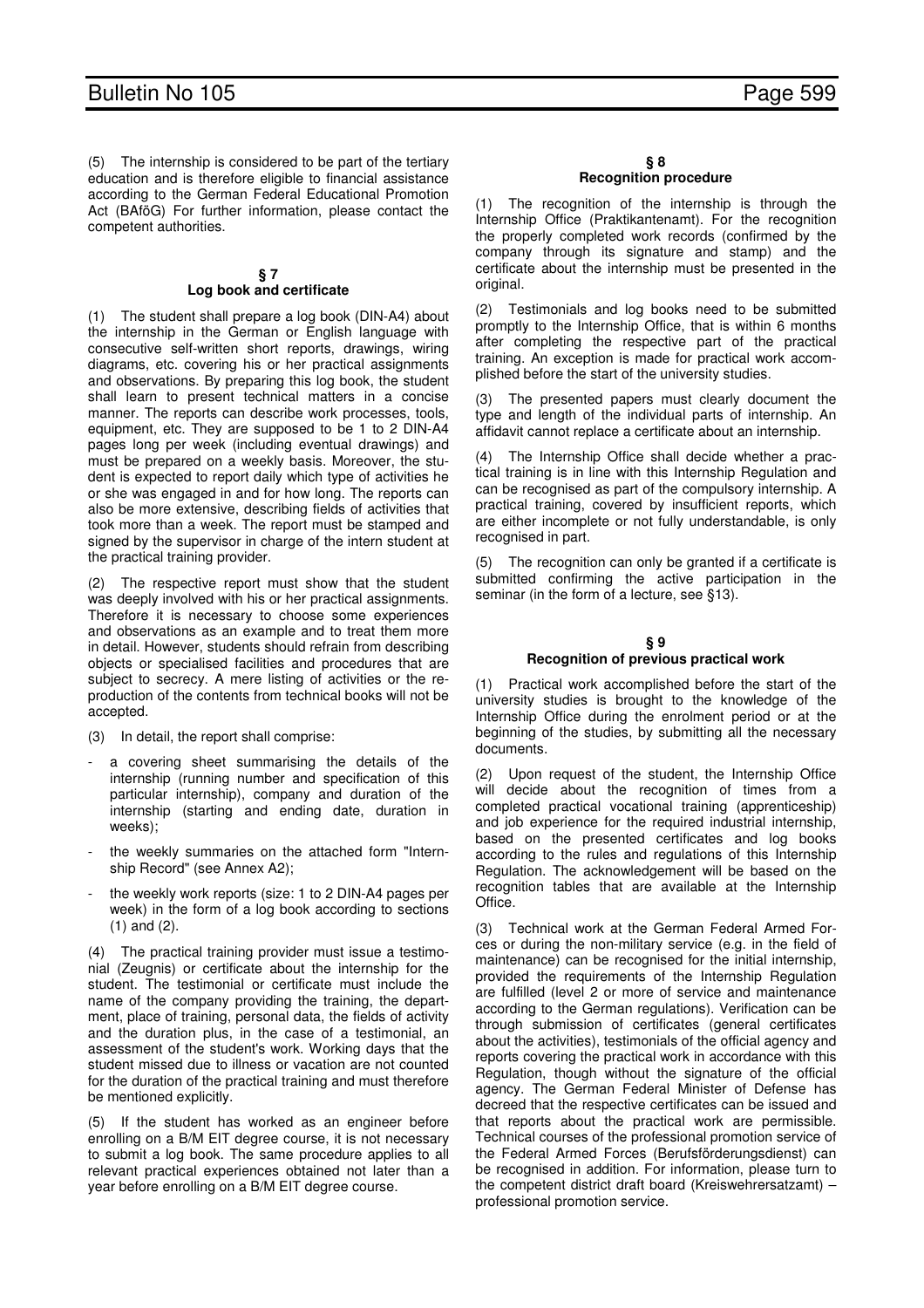## Bulletin No 105 Page 600

(4) The practical training at Technical Colleges and vocational training as technical assistant in the field of mechanical or electrical engineering can be considered for the initial internship, provided the corresponding documents are presented and recognised.

Practical work accomplished before enrolling on the B/M EIT degree course in the context of another study course can be considered for the internship of the Bachelor degree course upon request. The documents filed together with this request must allow for an examination whether the practical work to which the request refers was performed in line with the requirements of this Internship Regulation. For this purpose the request must be accompanied by certificates/testimonials and a log book or, if this is not available, a list of activities specifying their nature and scope in the German or English language. The certificates must be submitted with a certified translation, if issued in another than the a.m. languages.

## **§ 10**

## **Vacation, illness and absence**

Working days that the student misses due to vacation, illness or other reasons are not counted for the duration of the practical training, so in these cases the internship must be extended corresponding to the period of absence.

#### **§ 11 Special arrangements**

Upon request, the Internship Office can make special arrangements for students with a proven physical disability.

## **§ 12 Internship abroad**

It is highly recommended also to accomplish practical training abroad. If proof of such internships abroad is presented, the duration of this practical work can be recognised as part of the internship. Internships abroad are subject to the requirements contained in this Internship Regulation plus the additional requirement that the log book must be in German or in English and that the testimonial/certificate must be accompanied by a certified translation, if issued in another than the a.m. languages.

## **§ 13**

## **Scientific supervision of the advanced internship**

(1) At the start of every winter semester an introductory course is offered providing guidance on the internship.

(2) The advanced internship includes a one-semester seminar where every participant must deliver a lecture which is essentially a report on his or her practical experiences. This seminar may eventually be carried out in the form of an intensive seminar. At the beginning of each semester information about such organisational aspects is provided. The participants must enrol on this seminar at the start of the semester and get a participation certificate which needs to be submitted to get the advanced internship recognised.

(3) Every student is assigned a scientific supervisor. Before starting the advanced internship the student must consult his or her supervisor. During the advanced internship the supervisor must be kept up-to-date in an appropriate manner.

## **§ 14 Transitional provisions**

This Internship Regulation applies to all students enrolled on the B/M EIT degree course at the Duisburg-Essen University.

Recognition shall be granted for any practical training, accomplished before this Internship Regulation entered into force, provided it complies with the "Internship Regulation of the integrated study course in Electrical Engineering of the Duisburg Gerhard Mercator University", published in the Bulletin No 15/2001.

## **§ 15 Entry into force and publication**

This Internship Regulation shall enter into force on the day after its publication in the Bulletin of the Duisburg-Essen University.

Adopted per decision of the Faculty Council of the Faculty of Engineering dated 13/09/2006.

Duisburg and Essen, on 23 October 2006

For the Founding University President of the Duisburg-Essen University The Head of Administration By proxy Eva Lindenberg-Wendler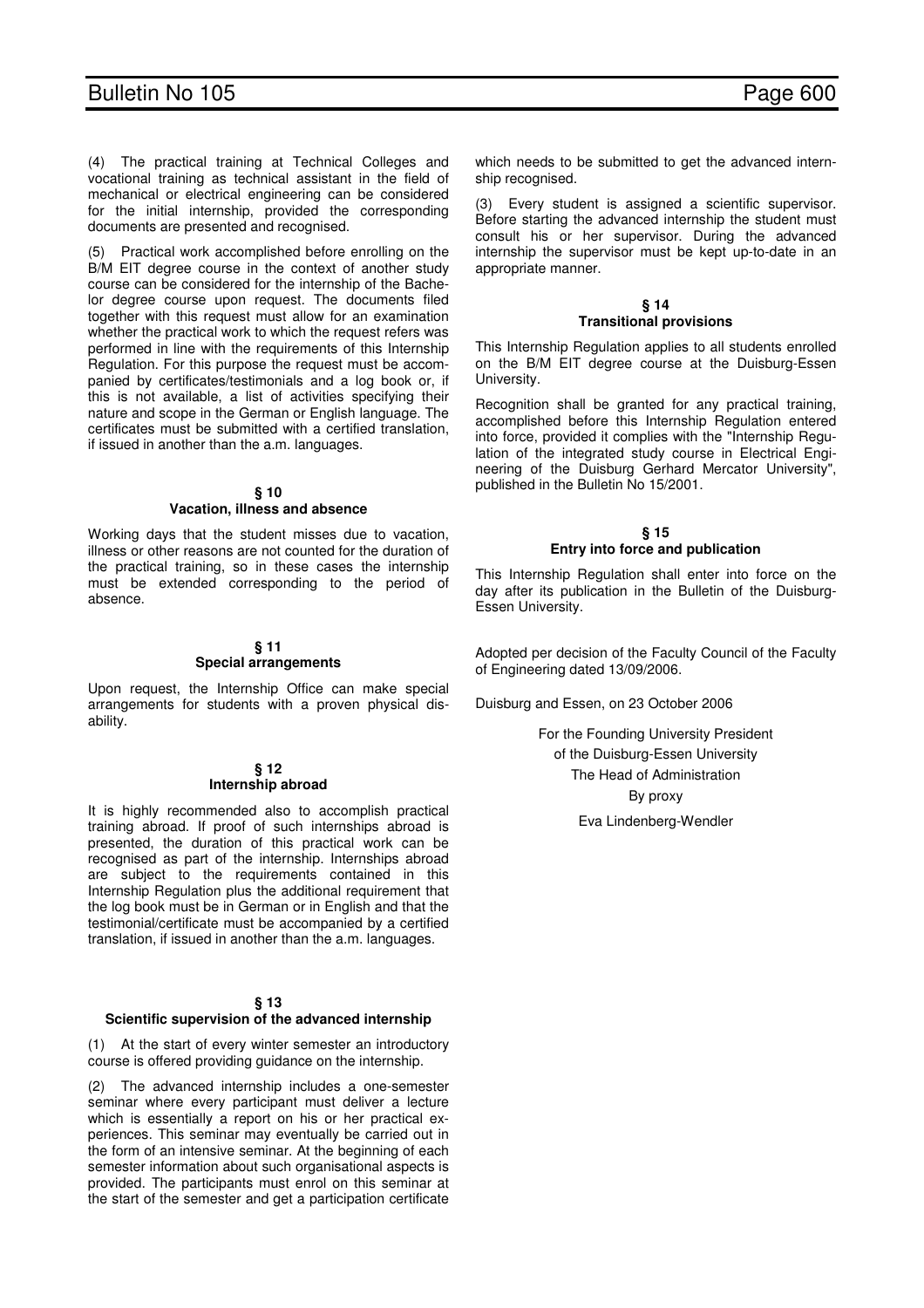## Bulletin No 105 **Page 601**

## **Annex A1**

## **Examples of practical work in the context of the internship for the Bachelor/Master degree courses in Electrical Engineering and Information Technology**

| 1. | Basic manual and mechanical activities relating to<br>metal and plastic working                                                                                      |
|----|----------------------------------------------------------------------------------------------------------------------------------------------------------------------|
| 2. | Joining techniques                                                                                                                                                   |
| 3. | Manufacturing of electrotechnical and IT<br>components, parts and assemblies                                                                                         |
| 4. | Assembly, installation, testing, maintenance and<br>repair of devices and plants for electrotechnical<br>and IT applications                                         |
| 5. | Software design, implementation and testing                                                                                                                          |
| 6. | Using application programmes                                                                                                                                         |
| 7. | Calculation, project planning, construction,<br>computer-aided techniques for electrotechnical or<br>IT applications                                                 |
| 8. | Assembly, installation, testing, maintenance,<br>commissioning and repair of components, circuit<br>elements and systems for electrotechnical and IT<br>applications |
| 9. | Work in research, testing and development<br>laboratories and in test facilities                                                                                     |

The purpose of those 9 practical work areas is to provide orientation for selecting activities. It is urgently recommended to bring the activities performed during the internship in line with the content and specific orientation of the academic studies as best as possible to ensure the internship can fully unfold its preparatory effect for later professional life.

With regard to the above listed areas of practical work, only the following two restrictions shall apply. Not more than 5 weeks of the required minimum duration of 15 weeks for the practical work activity in the context of the Bachelor programme shall be dedicated to the fields of activity 1 to 3. Moreover, students are not allowed to include these fields of activity in their advanced internship.